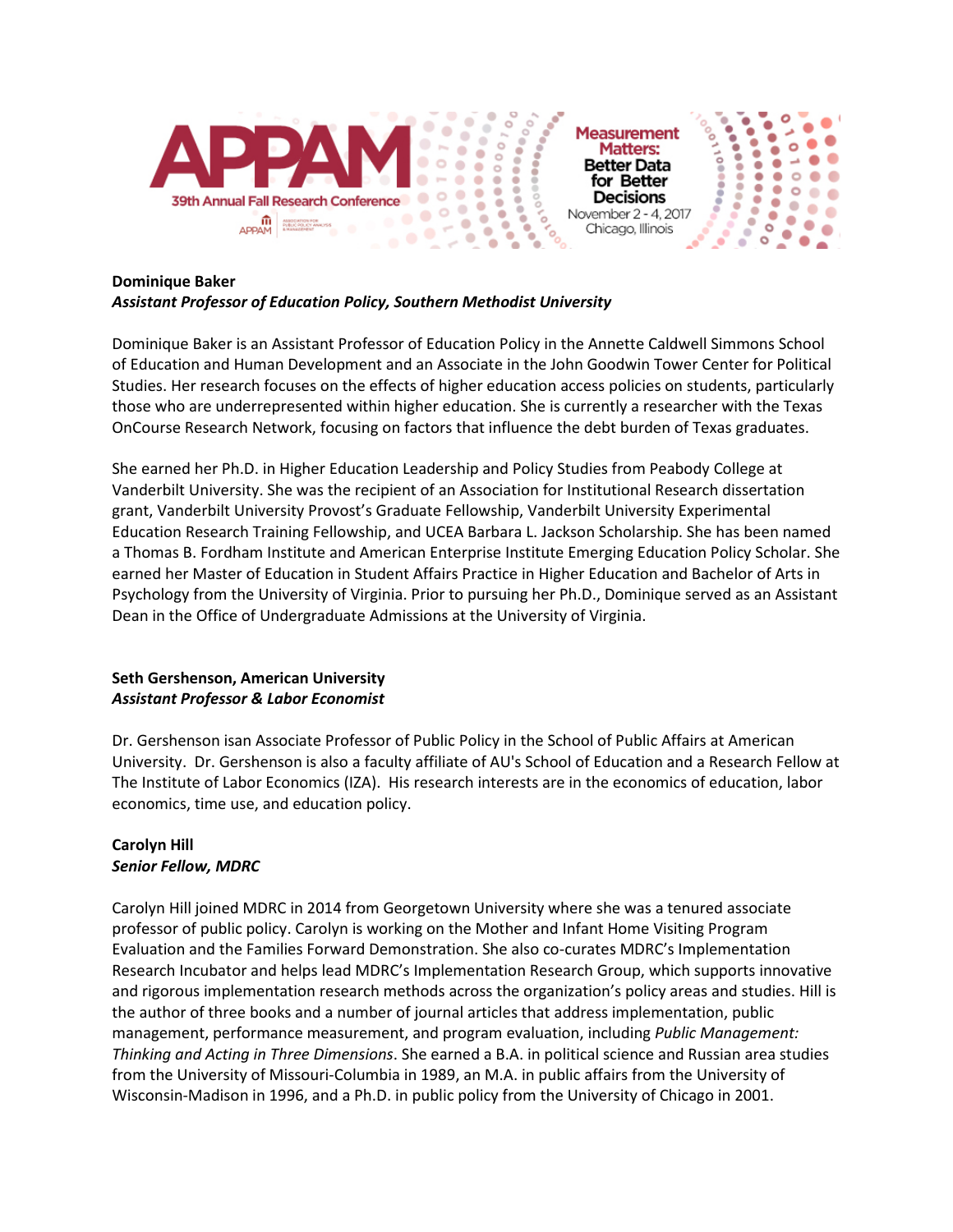## **Bob Kaestner** *Professor of Public Policy and Economics, University of Illinois, Chicago*

Robert Kaestner is a Professor at the Institute of Government and Public Affairs at the University of Illinois Chicago. Dr. Kaestner is also a Research Associate of the National Bureau of Economic Research, a consultant to the Federal Reserve Bank of Chicago, Senior Fellow of the Schaeffer Center for Health economics, and an Affiliated Scholar of the Urban Institute. Dr. Kaestner received his Ph.D. in Economics from the City University of New York. He received his BA and MA from Binghamton University (SUNY).

Dr. Kaestner's areas of research interest are the economic and social determinants of health, health demography, and health, labor and social policy evaluation. He has published over 100 articles in academic journals. Dr. Kaestner is Co-Editor/Managing Editor of the Journal of Policy Analysis and Management, Associate Editor of Journal of Health Economics, Associate Editor of American Journal of Health Economics, Associate Editor of the Review of Economics of the Household, and on the Editorial Board of Demography.

### **Jeffrey Lubell**

# *Principal Associate & Director of Housing and Community Initiatives, Social & Economic Policy, Abt Associates*

Jeffrey Lubell—a leading authority on housing and community development—is the director of Housing and Community Initiatives at Abt Associates. In that capacity, he provides policy, program and research expertise to assist policymakers in solving the nation's pressing challenges in the areas of affordable housing, economic inclusion and asset-building, and community development. Prior to joining Abt, Lubell was the executive director of the nonprofit Center for Housing Policy and earlier served as director of the Policy Development Division in the Office of Policy Development and Research at the U.S. Department of Housing and Urban Development. A former Fulbright Scholar, Lubell

holds a JD from Harvard Law School.

# **Elizabeth Mann**

# *Fellow in the Brown Center on Education Policy, Brookings Institution*

Elizabeth Mann is a Fellow in the Brown Center on Education Policy at Brookings. She studies the politics of education, and in particular, how federal-state relationships shape education policy. Her research investigates how presidents pursue their policy goals through extra-legislative strategies at the subnational level, focusing on waivers granted from federal laws in K-12 education, welfare, and Medicaid. In other work, Elizabeth studies how aggregate U.S. partisanship changes over time and how attitudes towards women's role in society have changed.

Elizabeth earned her Ph.D., M.A., and B.A. in political science at the University of Michigan. Previously, she worked at the HighScope Center for Early Education Evaluation and as a middle school social studies teacher through Teach for America.

**Andrew McEachin**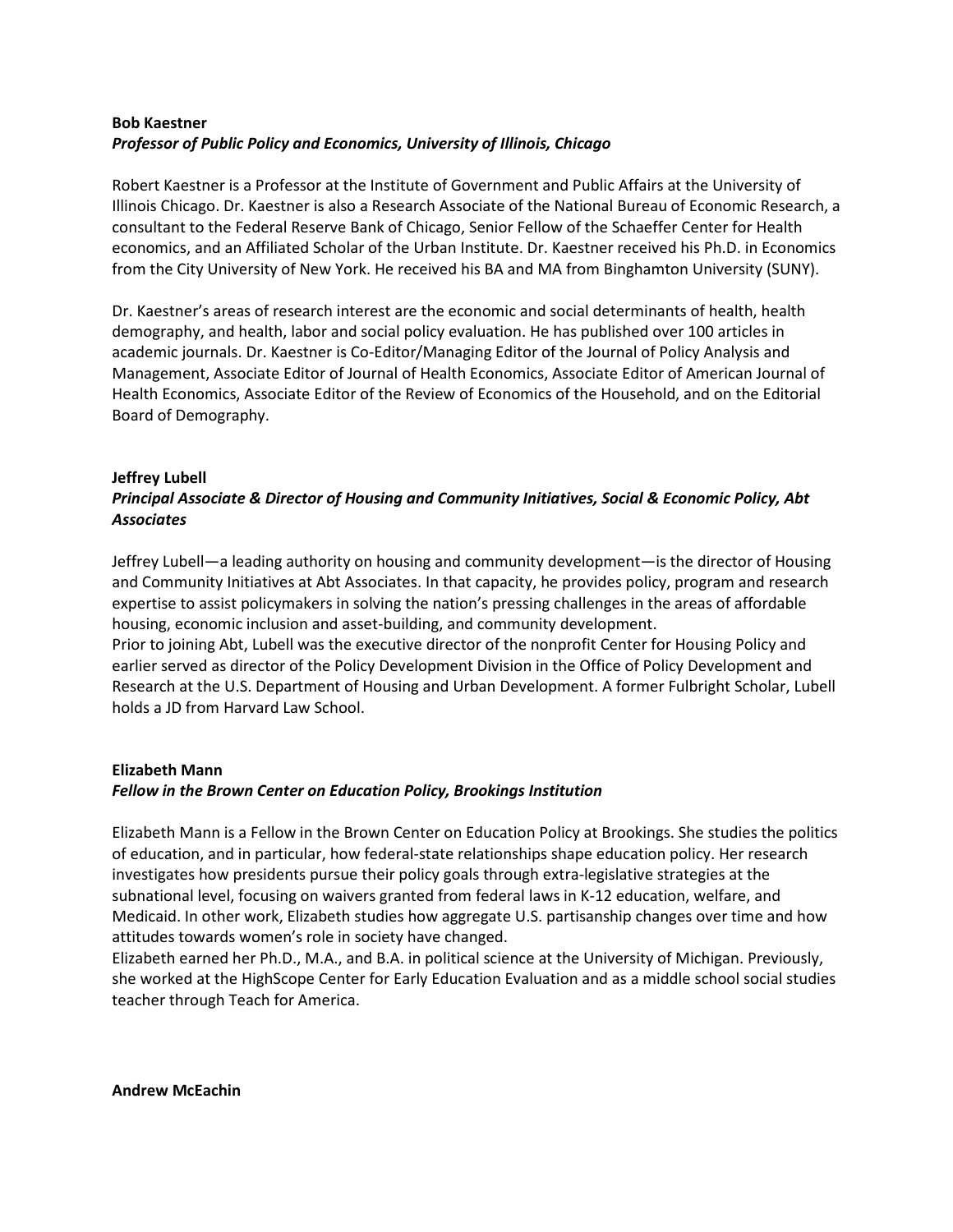#### *Policy Researcher, RAND Corporation*

Dr. McEachin is a Policy Researcher at the RAND Corporation. Prior to joining RAND, he was an Assistant Professor of Educational Policy Analysis and Program Evaluation in the Department of Leadership, Policy, and Adult and Higher Education at North Carolina State University, and an IES Postdoctoral Fellow at University of Virginia's Curry School of Education. Dr. McEachin received his Ph.D. in Education Policy and M.A. in Economics from the University of Southern California and his A.B. in History from Cornell University.

The unifying goal of Dr. McEachin's research is to generate rigorous policy-relevant evidence to help educators and policy-makers in their efforts to raise student achievement and narrow achievement gaps. His research agenda focuses on the determinants of persistent achievement gaps as well as evaluating the effect of popular responses by policymakers and educators to reduce these gaps. Examples of these include standards-based accountability, school choice initiatives, teacher labor markets, and curricular intensification.

# **Cynthia Osborne** *Associate Professor, LBJ School of Public Affairs a The University of Texas at Austin*

Dr. Cynthia Osborne is an Associate Professor at the LBJ School of Public Affairs at The University of Texas at Austin (UT Austin) and Director of the Child and Family Research Partnership, a center that aims to strengthen families and public policy through rigorous research. She is also the director of the Center for Health and Social Policy, a network of scholars whose work focuses on reducing social disparities. She has extensive experience conducting long-term program evaluations, helping organizations understand what works and why, and how to ensure sustainable implementation of effective policies. Her work includes numerous large-scale evaluations of programs that serve vulnerable children and families including: multiple state-wide programs of the Texas child support system, one of the largest home visiting programs in the country (Texas), state-wide CASA (Court Appointed Special Advocates), and numerous fatherhood programs. She serves as the Chair of the Responsible Fatherhood working group for the national collaborative Fatherhood Research and Practice Network and directs UT Austin's institutional membership of the University-Based Child Family Policy Consortium. Dr. Osborne holds a Ph.D. in Demography and Public Affairs from Princeton University, a Master in Public Policy from Harvard's Kennedy School of Government, and a Master of Arts in Education from Claremont Graduate University.